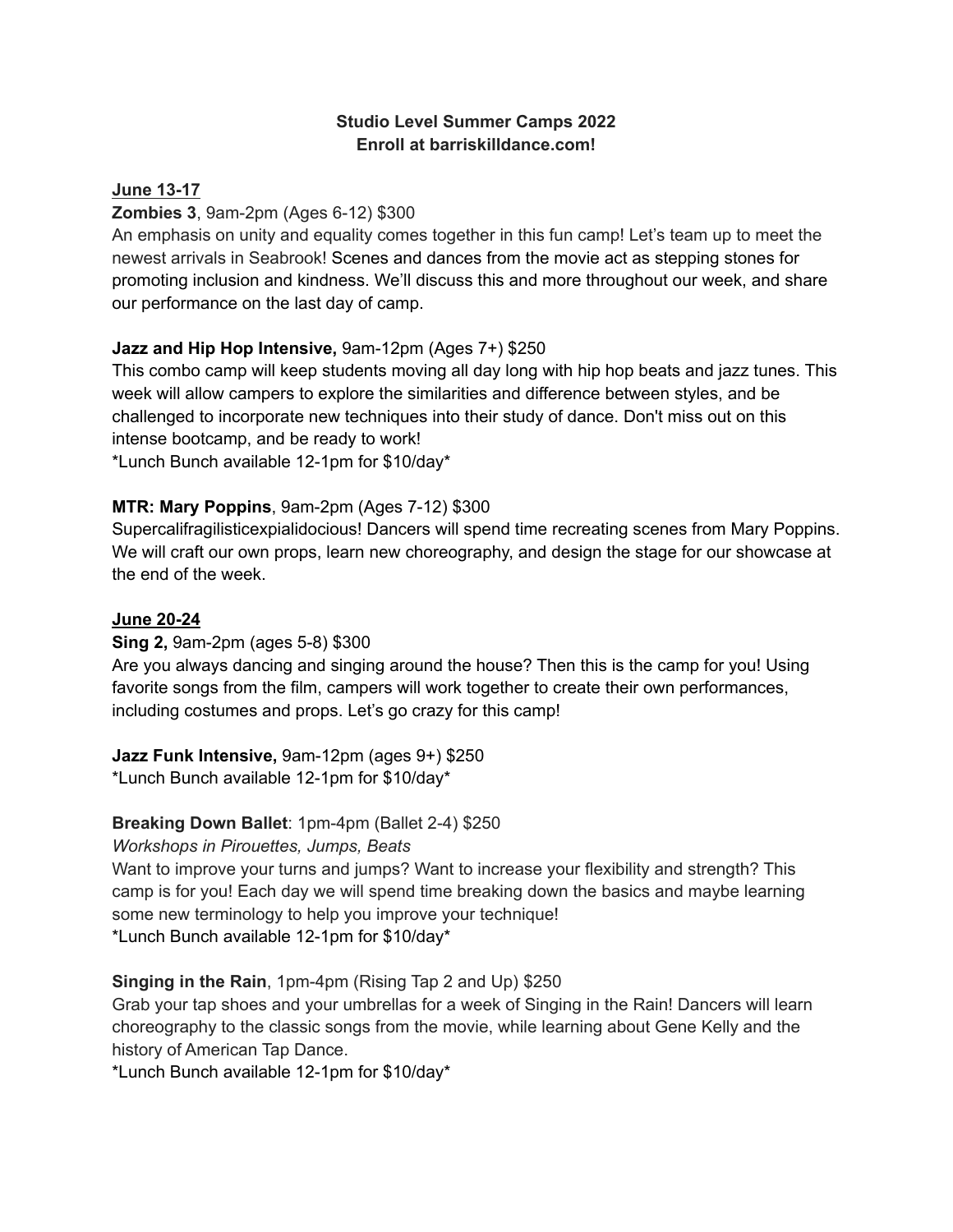### **Acting for TV/Film,** 1pm-4pm (Ages 8-12) \$250

Students will learn the difference between acting on stage vs acting for TV/Film. In this one week camp, students will work on commercials, scene study, monologues and audition skills all on camera. Method acting and the business side of TV/Film (agents, resumes, headshots) will be discussed. Students will be filmed daily. **(Must be strong reader)** \*Lunch Bunch available 12-1pm for \$10/day\*

# **Conditioning Camp** 1pm-4pm (Ages 10+) \$250

Spend the week getting in shape and learn how to keep your body in peak dancing condition. Campers will learn and practice a variety of conditioning exercises and techniques they can bring to any dance class. Cardio, Stretching, Yoga and Pilates workshops are all included! \*Lunch Bunch available 12-1pm for \$10/day\*

### **June 27-July 1**

## **Dance Exploration,** 9am-2pm (ages 6-9) \$300

Explore a different genre of dance every day during this week-long camp! Never tried dance before, and feeling unsure of what class you'd like to take? Have you always taken ballet, but now you're also curious about tap? Do you love your jazz class and want to learn another style? This is the perfect opportunity to try something new! Together we will go through ballet, tap, jazz, hip hop, and musical theatre. In addition to a class in each genre, we will also learn about the history of that dance style. Campers will share some simple combinations learned throughout the week with their families on the last day of camp.

### **Ballet and Variations,** 1pm-4pm (Ballet 2-4) \$250

Keep your technique strong and improve your strength and flexibility. Dancers will learn new exercises for strength and turnout and complete a traditional ballet class each day. Dancers will learn variations each day. The variations will be filmed and sent to parents at the end of the week.

\*Lunch Bunch available 12-1pm for \$10/day\*

### **Contemporary and Modern Techniques Dance Intensive** 1-4pm \$250

Want to expand your dance knowledge and learn all about the Modern dance masters? Horton, Graham, Limon, Cunningham and more… enjoy doing combinations from different pioneers of modern dance.

\*Lunch Bunch available 12-1pm for \$10/day\*

### **Masters of Tap** 1pm-4pm (ages 10+) \$250

Did you know tap is one of the only dance forms that was actually created in America? Thanks to a mixing of cultures, tap dance was born! Dancers will take time to understand where tap dance comes from and why it's so important to honor those who paved the way for us. We will spend time learning the timeline of tap dance in America, as well as learning historically important choreography handed down through generations.

\*Lunch Bunch available 12-1pm for \$10/day\*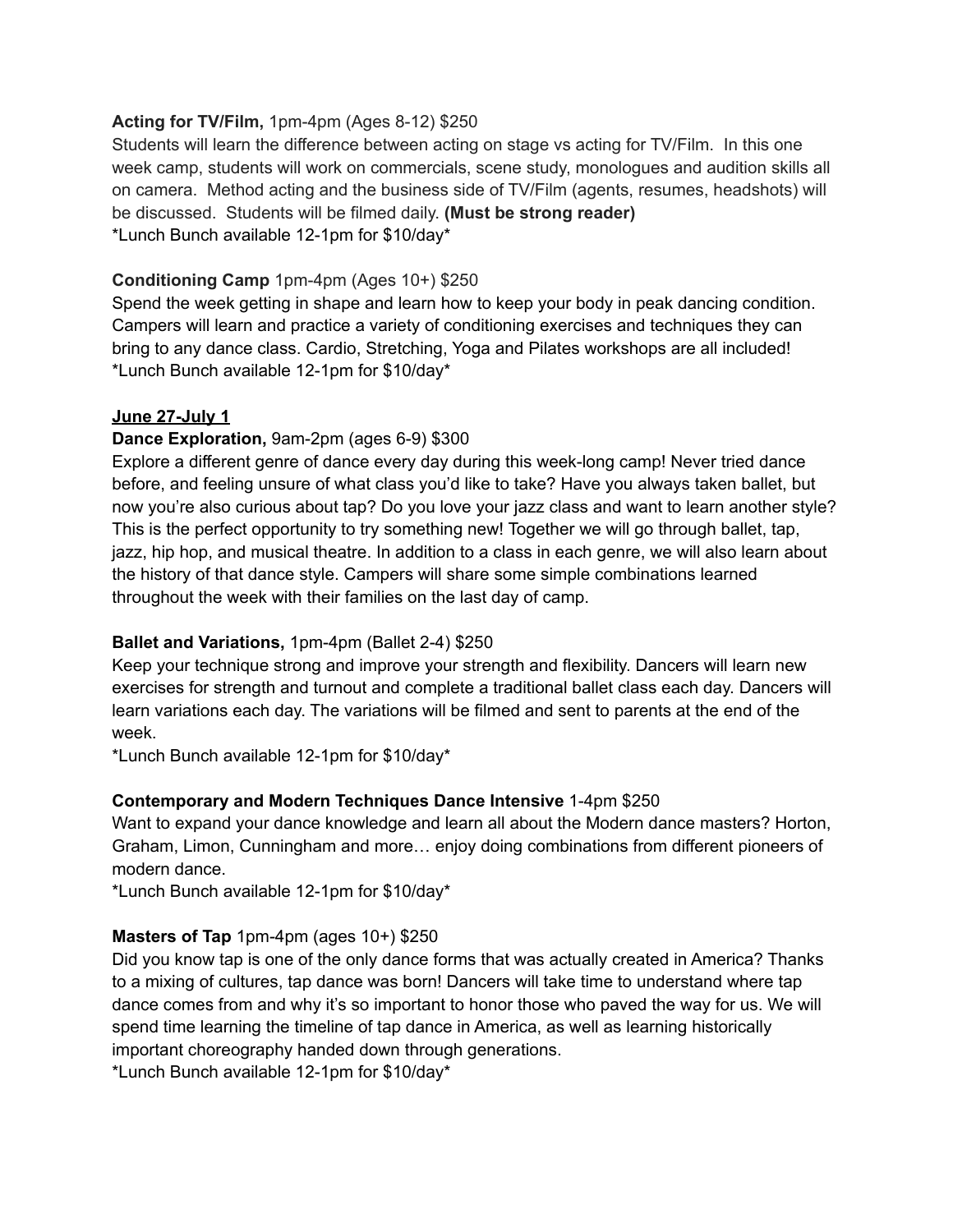#### **July 11-15**

**Story Ballet: TBD** 9am-12pm (Ballet 2-4) \$250 \*Lunch Bunch available 12-1pm for \$10/day\*

# **Jazz/Hip Hop Intensive**, 9am-12pm (Ages 10+) \$250

This combo camp will keep students moving all day long with hip hop beats and jazz tunes. This week will allow campers to explore the similarities and differences between styles, and be challenged to incorporate new techniques into their study of dance. Don't miss out on this intense bootcamp, and be ready to work!

\*Lunch Bunch available 12-1pm for \$10/day\*

### **Leaps and Turns** 1-4pm (Ages 11+) \$250

Do you want to strengthen your leaps and turns? Dancers will work on balance, flexibility and using your plie for better technique. You will work on strengthening your leaps and turns in center work, across the floor and in choreo combinations. This is a high intensity camp with stretch & recovery on Tuesday and Thursday. Conservatory Level Students. \*Lunch Bunch available 12-1pm for \$10/day\*

## **July 18-22**

# **Cultural Connection- Encanto** 9am-4pm (5-9 yr. olds) \$350

Experience the magic of Encanto! This summer we will travel to Colombia and meet the family Madrigal. We will join Mirabel and her relatives as we discover Colombian culture, food, music, and dance while singing our favorite Encanto songs. Families and friends are invited to join the fun at our end of the week celebration! Sign up quickly before space runs out!

### **Story Ballet: Swan Lake** 9am-12pm (Ballet 2-4) \$250

Discover your inner Odile and Odette as we study the history and choreography of this classical ballet. Each day will begin with a ballet class followed by rehearsals to learn choreography from this classical story ballet.

\*Lunch Bunch available 12-1pm for \$10/day\*

# **Improv/Comp** 1pm-4pm (Ages 10+) \$250

Dive deeper into your individual dancing style with guided improvisation and composition! Dancers will explore improvisational and compositional tools to discover and cultivate their dancing nuances (and habits!) then create their own choreography individually and as groups. \*Lunch Bunch available 12-1pm for \$10/day\*

### **Commercial Dance Intensive** 1-4pm (Ages 12+) \$250

In this Commercial Dance Bootcamp we will be learning cutting edge choreography similar to performance styles of Janet Jackson, Britney Spears, Beyonce, and many more. We will also put a large focus on performance quality and discuss the audition process and potential commercial dance career paths. \*\*will learn how to dance in heels (age appropriately) with parental consent//combat boots are a good alternative for those who do not feel comfortable with heels\*\*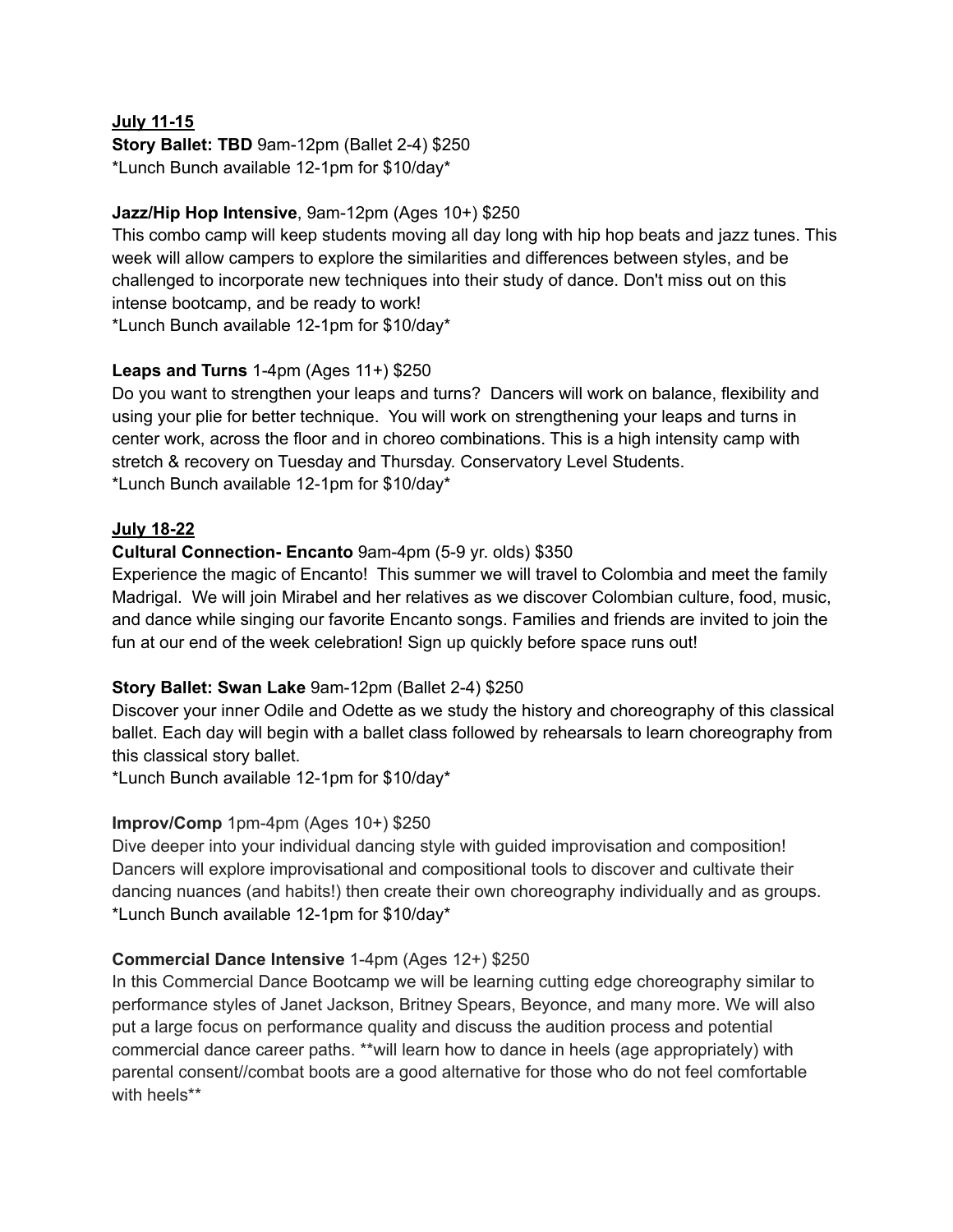\*Lunch Bunch available 12-1pm for \$10/day\*

# **July 25-29**

# **Cultural Connection- Encanto** 9am-4pm (5-9 yr. olds) \$350

Experience the magic of Encanto! This summer we will travel to Colombia and meet the family Madrigal. We will join Mirabel and her relatives as we discover Colombian culture, food, music, and dance while singing our favorite Encanto songs. Families and friends are invited to join the fun at our end of the week celebration! Sign up quickly before space runs out!

# **Kidz Bop Kids** 9am-4pm (5-9 yr. olds) \$350

Do you have a child who knows all of the latest songs? How about the latest dances? Join us for a week filled with jazz, ballet, and hip hop technique. We will learn a variety of songs new and old from the Kidz Bop Kids and present perfectly paired choreography to family and friends on the last day of camp. So pull your hair up and get your dance clothes on because we are going to party all week long!

## **MTR: Aladdin** 9am-2pm (Ages 8+) \$300

This week will feel like a whole new world! Dancers will recreate some of the most popular scenes from Aladdin, while learning about the show's history as well as Arabian culture. We will discuss why it is important to honor all cultures and take a deeper look at what makes each unique.

### **August 1-5**

### **MTR: Jungle Book** 9am-4pm (6-12 yr. olds) \$350

Welcome to the Jungle! This musical theater camp will be filled with singing, dancing, and acting! No previous musical theater experience required, just come prepared to learn your lines, lyrics, and choreography for some of the best Jungle Book scenes. Family and friends are invited to a spectacular performance on the last day of camp! Come join the Jungle Party!

### **MTR Production Mamma Mia** 9am-4pm (10+) \$350

You'll have these songs stuck in your head all week long! Join us for a full production of Mamma Mia! Students will learn how to put on a show, from acting to dancing and even creating their own costumes. Part of the week will be spent learning basic sewing skills in addition to learning scenes and dance numbers.

### **August 8-12**

### **Contemporary Jazz** 9am-12pm (Ages 7+) \$250

In this jazz/contemporary intensive we will work on technique such as different kinds of jumps, turns, and tilts. We will also focus on jazz specific strength and conditioning and a large focus on choreography. We will be exploring genres like edgy contemporary, street jazz, and commercial jazz.

\*Lunch Bunch available 12-1pm for \$10/day\*

**Ballet Bootcamp** 1pm-4pm (Ballet 2-4) \$250